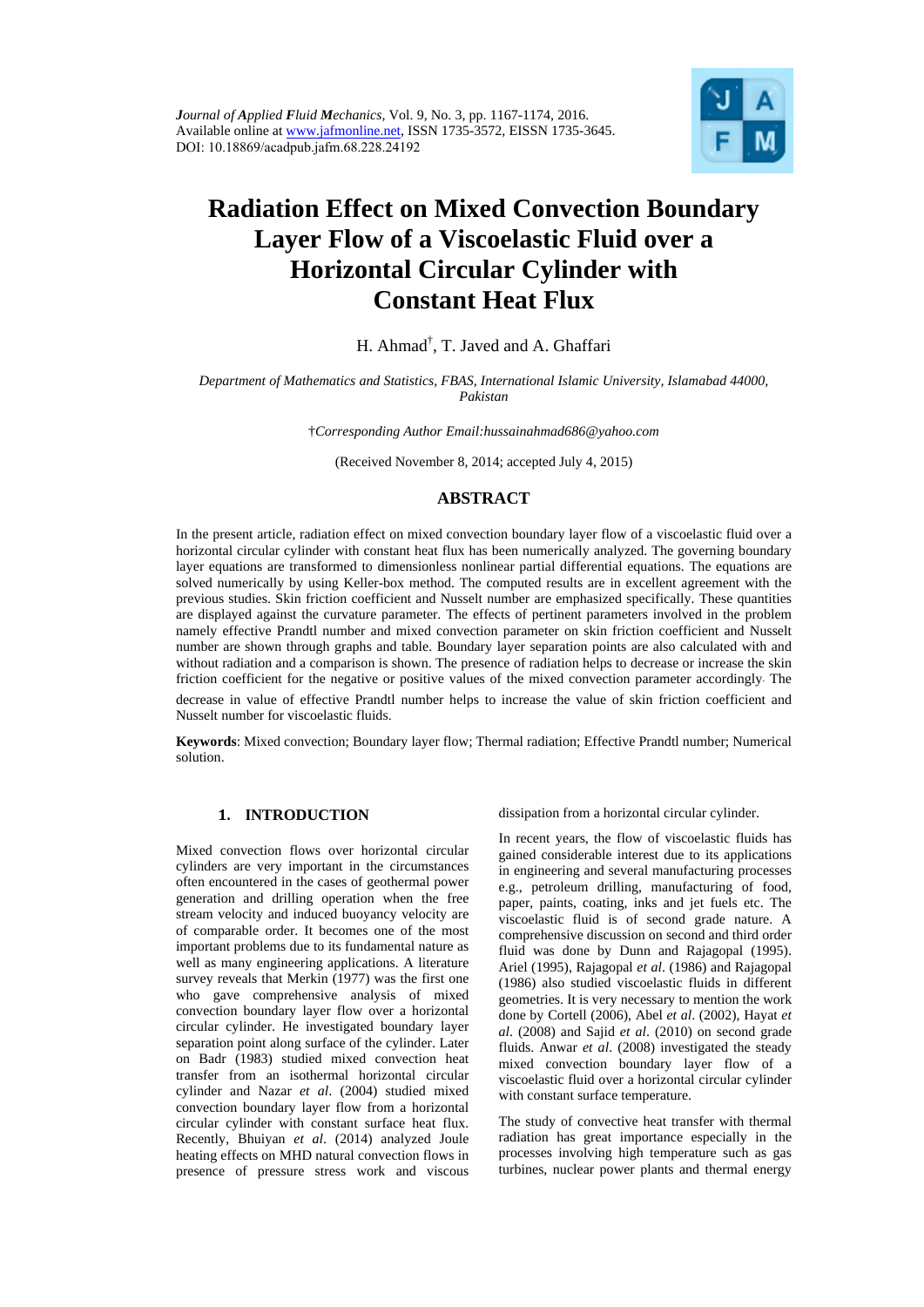storage etc. Hossain and Thakar (1996) discussed the thermal radiation effects using the Rosseland diffusion approximation on mixed convection along vertical plate with uniform free stream velocity and surface temperature. Hossain *et al*. (1999) investigated the thermal radiation of a gray fluid which is emitting and absorbing radiation in a nonscattering medium. Raptis *et al*. (2004) discussed radiative flow in the presence of a magnetic field. Hayat *et al*. (2007) studied the influence of thermal radiation on MHD flow of a second grade fluid. Sajid and Hayat (2008) investigated the influence of thermal radiation on the boundary layer flow due to an exponentially stretching sheet. Mukhopadhyay (2009) discussed the effect of radiation and variable fluid viscosity on flow and heat transfer along a symmetric wedge. Prasad *et al*. (2013) considered the problem of MHD flow and heat transfer in a power law liquid film at a porous surface in presence of thermal radiation. Boundary layer flow and heat transfer over a permeable exponentially shrinking sheet in presence of thermal radiation was investigated by Sharma *et al*. (2014) by taking partial slip conditions into account. Shit and Majee (2014) considered hydromagnetic flow over an inclined non-linear stretching sheet with variable viscosity in presence of thermal radiation and chemical reaction. Thermal dispersion-radiation and melting effects on mixed convection flow from vertical plate embedded in non-Newtonian fluid saturated non-Darcy porous medium was investigated by Prasad *et al*. (2014). Very recently, Choudhury and Das (2014) studied viscoelastic MHD free convective flow through porous media in presence of radiation and chemical reaction with heat transfer. Radiation effect on natural convection laminar flow from a horizontal circular cylinder was by Molla *et al*. (2011). He investigated that due to increase in radiation velocity and thermal boundary layer thickness increases. From the available literature, it appears that radiation effects on mixed convection flow of a viscoelastic fluids over a horizontal circular cylinder with constant heat flux has not yet been considered in literature.

In present study, we investigate the thermal radiation effects on mixed convection boundary layer of a viscoelastic fluid over a horizontal circular cylinder considering the Rosseland diffusion approximation which is extension of the work by Kasim *et al*. (2013). The governing equations are transformed into convenient forms which are solved numerically by an efficient finite difference scheme named Keller-box method. The results are compared with those reported by Nazar *et al.* (2004) by taking  $K = 0$  (Newtonian case) and  $Pr_{eff}$  =1 (without radiation) and hence found excellently matched.

## **2. MATHEMATICAL FORMULATION**

We consider the laminar, incompressible mixed convection flow of a viscoelastic fluid past a horizontal circular cylinder with constant heat flux



**Fig. 1. The physical model of the problem.**

in presence of heat radiation. The radius of circular cylinder be *a* and it is maintained at a constant surface heat flux  $q_w$ . The physical model is shown in Fig.1 . It is also assumed that the cylinder is kept in a flow of constant free stream velocity  $\frac{1}{2}U_{\infty}$  (Merkin (1977) which is vertically upward so that the free stream velocity for the boundary layer is  $\overline{u_e(x)} = U_\infty \sin \left(\frac{\overline{x}}{a}\right)$  and a constant free stream temperature be  $T_{\infty}$ . Here  $q_w > 0$  and  $q_w < 0$ correspond to assisting flow and opposing flow cases respectively. The length of circular cylinder is considered long enough to neglect end point effects so that the flow field is assumed two dimensional. With these assumptions and Boussinesq and boundary layer approximations, the basic equations governing the flow are

$$
\frac{\partial u}{\partial x} + \frac{\partial v}{\partial y} = 0
$$
\n
$$
u \frac{\partial u}{\partial x} + v \frac{\partial u}{\partial y} = u_e \frac{d u_e}{dx} + v \frac{\partial^2 u}{\partial y^2} + \frac{k_o}{\rho} \left[ \frac{\partial u}{\partial x} \frac{\partial^2 u}{\partial y^2} + \frac{\partial^2 u}{\partial x \partial y^2} \right]
$$
\n
$$
u \frac{\partial^3 u}{\partial x \partial y^2} + v \frac{\partial^3 u}{\partial y^3} - \frac{\partial u}{\partial y} \frac{\partial^2 u}{\partial x \partial y} + \frac{\partial^3 u}{\partial y \partial x \partial y} + g \beta (T - T_{\infty}) \sin \left( \frac{x}{a} \right),
$$
\n(2)

$$
\rho C_p \left( \overline{u} \frac{\partial T}{\partial x} + \overline{v} \frac{\partial T}{\partial y} \right) = k \frac{\partial^2 T}{\partial y^2} - \frac{\partial q_r}{\partial y}
$$
(3)

where  $\overline{x}$  and  $\overline{y}$  are the Cartesian coordinates measured along and normal to the surface of the cylinder respectively. Here *x* is measured from the lower stagnation point of the cylinder, *u* and *v* are components of velocity in the  $\overline{x}$  and  $\overline{y}$  directions respectively,  $V$  is kinematic viscosity,  $\rho$  is density of the fluid,  $T$  is temperature,  $C_p$  is the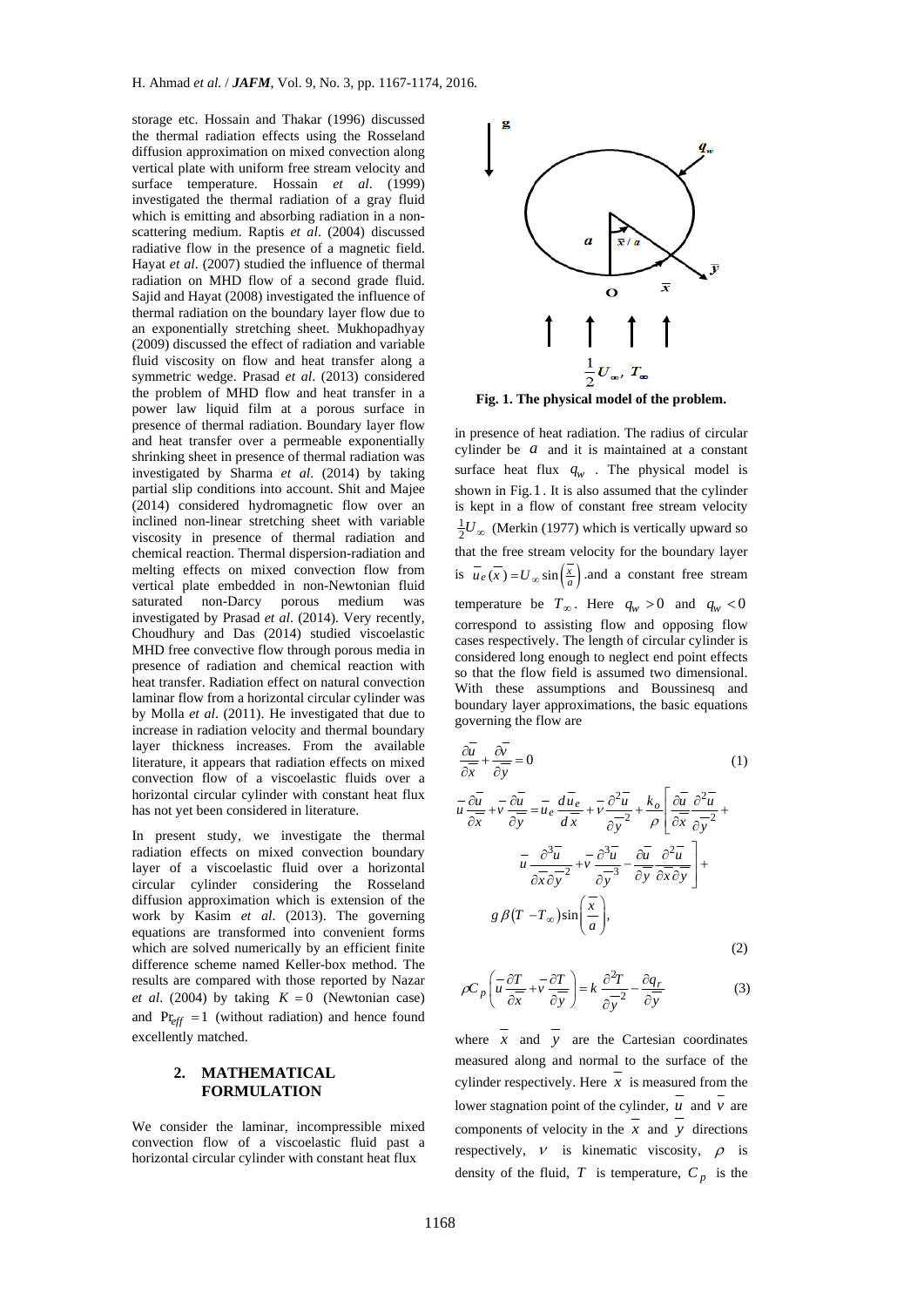specific heat at constant pressure, *k* is thermal conductivity of the fluid and  $k_0$  is the viscoelastic material parameter. The third term on the right hand side of Eq. (2) represents the viscoelastic behavior of the fluid. The case  $k_0 = 0$  corresponds to Newtonian fluid, *g* is acceleration due to gravity,  $q_r$  is radiative heat flux,  $\beta$  is thermal expansion coefficient. The negative sign with the second term on right hand side of the Eq. (3) shows net radiative heat flux leaving the control volume. To fulfill thermodynamics requirements as suggested by Dunn and Rajagopal (1995),  $k_0$  is considered positive. The radiative heat flux  $q_r$  is simplified by the Rosseland diffusion approximation [see S. Rosseland (1936) and Magyari and Pantokratoras (2011)] as

$$
q_r = -\frac{4\sigma}{3a_R} \frac{\partial T^4}{\partial y}
$$
 (4)

where  $\sigma$  is the Stefan-Boltzmann constant,  $a_R$  is the Rosseland mean absorption coefficient. For a boundary layer flow over a hot surface, Eq. (4) of the net radiation heat flux absorbed in the fluid [see Magyari and Pantokratoras (2011)] reduces to

$$
q_r = -\frac{16\sigma T^3}{3a_R} \frac{\partial T}{\partial y}
$$
 (5)

Using Eq.  $(5)$  in Eq.  $(3)$  we get

$$
\rho C_p \left( u \frac{\partial T}{\partial x} + v \frac{\partial T}{\partial y} \right) = k_{eff} \frac{\partial^2 T}{\partial y^2}
$$
 (6)

where  $k_{\text{eff}}$  is effective thermal conductivity and is defined as

$$
k_{\text{eff}} = k + \frac{16\sigma T^3}{3a_R} = k_{\text{cond}} + k_{\text{rad}} \tag{7}
$$

Let us assumed that the fluid-phase temperature differences within the flow is sufficiently small as reported by Raptis *et al*. (2004) so that the linearization about the ambient temperature  $T_{\infty}$ reduces Eq. (5) as

$$
q_r = -\frac{16\sigma T_{\infty}^3}{3a_R} \frac{\partial T}{\partial y}
$$
 (8)

It is worth mentioning here that the use of the Rosseland diffusion approximation is valid in the interior of a medium but it is not employed near the boundaries. It is good only for an optically thick boundary layer. Since the expression in Eq. (8) does not contain any term for the radiation from the boundary surface, therefore, is not valid to predict a complete description of this physical situation near the surface. In other words, the boundary surface effects are negligible in the interior of an optically thick boundary layer region, which is due to the fact that the

radiation from the boundaries becomes very weak before reaching the interior [see Molla *et al*. (2011)].

 Since the governing equations for viscoelastic fluid are one order higher than those of Newtonian fluids, therefore we need an extra boundary condition  $\overline{\partial u}/\partial y \rightarrow 0$  as  $\overline{y} \rightarrow \infty$ , as suggested by Garg and Rajagopal (1990) to solve partial differential Eqs. (1,2) and (6) numerically. The boundary conditions for the considered problem are given by

$$
\overline{u} = 0, \overline{v} = 0, \frac{\partial T}{\partial \overline{y}} = -\frac{q_w}{k_{eff}}
$$
\nat  $\overline{y} = 0, \overline{x} \ge 0,$ \n
$$
\overline{u} \rightarrow \overline{u}_e(\overline{x}), \frac{\partial \overline{u}}{\partial \overline{y}} \rightarrow 0, T \rightarrow T_\infty
$$
\nas  $\overline{y} \rightarrow \infty, \overline{x} \ge 0.$ \n(9)

The non-dimensional variables are introduced as follows:

$$
x = \frac{\overline{x}}{a}, y = \text{Re}^{\frac{1}{2}}(\overline{y}/a), u = \overline{u}/U_{\infty},
$$
  
\n
$$
v = \text{Re}^{\frac{1}{2}}(\overline{v}/U_{\infty}), u_e(x) = \frac{\overline{u}_e(\overline{x})}{U_{\infty}},
$$
  
\n
$$
\theta = \frac{\text{Re}^{\frac{1}{2}}k_{\text{eff}}}{a q_w} (T - T_{\infty})
$$
\n(10)

where  $Re = aU_{\infty}/v$  is the Reynolds number. After substituting Eq.  $(10)$ , Eqs.  $(1,2)$  and  $(6)$  go over in

$$
\frac{\partial u}{\partial x} + \frac{\partial v}{\partial y} = 0\tag{11}
$$

$$
u\frac{\partial u}{\partial x} + v\frac{\partial u}{\partial y} = u_e \frac{du_e}{dx} + \frac{\partial^2 u}{\partial y^2} + K \left[ \frac{\partial u}{\partial x} \frac{\partial^2 u}{\partial y^2} + u \frac{\partial^3 u}{\partial x \partial y^2} + v \frac{\partial^3 u}{\partial y^3} - \frac{\partial u}{\partial y} \frac{\partial^2 u}{\partial x \partial y} \right] + \lambda \theta \sin(x)
$$
\n(12)

$$
u\frac{\partial \theta}{\partial x} + v\frac{\partial \theta}{\partial y} = \frac{1}{\text{Pr}_{\text{eff}}} \frac{\partial^2 \theta}{\partial y^2}
$$
 (13)

where  $K$  is the dimensionless viscoelastic parameter,  $\lambda$  is the constant mixed convection parameter,  $Pr_{eff} = \frac{Pr}{1 + N_r}$  is the effective Prandtl number,  $N_r$  being radiation parameter [see Magyari and Pantokratoras (2011)] and Pr is Prandtl number which are defined as

$$
K = \frac{k_0 U_{\infty}}{\rho a v}, \ \lambda = \frac{Gr}{Re^{\frac{5}{2}}},
$$
  

$$
N_r = \frac{16\sigma T_{\infty}^3}{3ka_R}, Pr = \frac{\mu C_p}{k}
$$
 (14)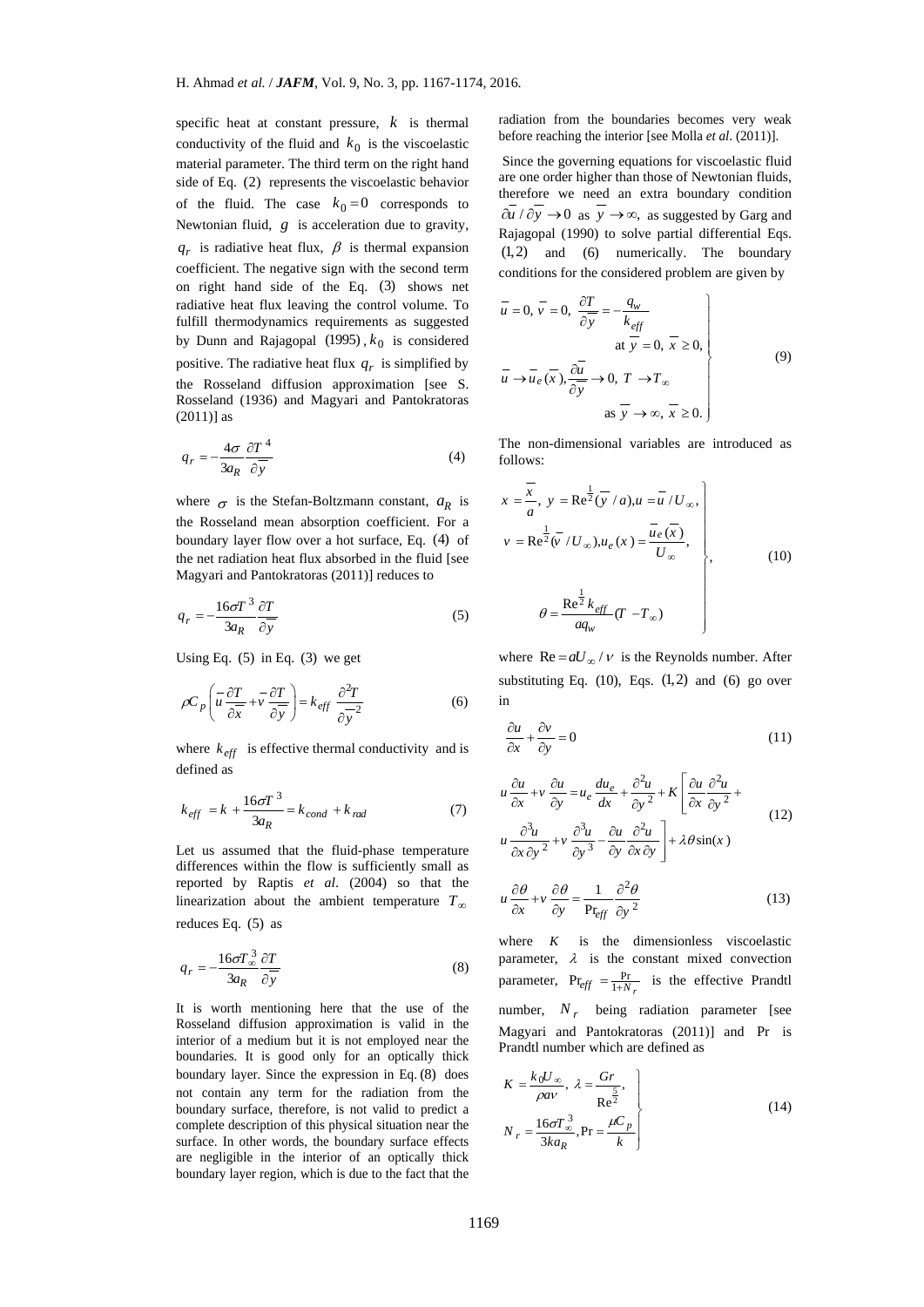with  $Gr = g \beta q_w a^4 / k_{eff} v^2$  being the Grashof number. The mixed convection parameter  $\lambda$  in terms of *Gr* indicates that  $\lambda > 0$  corresponds to aiding flow  $(q_w > 0)$ ,  $\lambda < 0$  corresponds to opposing flow  $(q_w < 0)$  and  $\lambda = 0$  corresponds forced convection case of the problem. For  $K = 0$ , we get the case for viscous (Newtonian) fluids. The boundary conditions (9) becomes

$$
u = 0, v = 0, \frac{\partial \theta}{\partial y} = -1 \text{at } y = 0, x \ge 0,
$$
  

$$
u \to U_e(x), \frac{\partial u}{\partial y} \to 0, T \to 0 \text{ as } y \to \infty, x \ge 0.
$$
 (15)

To solve Eqs.  $(11-13)$  subject to the boundary conditions (15), we assume that  $u_e(x) = \sin x$  as given by Merkin (1977) and introduce the following variables:

$$
\psi = xF(x, y), \ \theta = \theta(x, y) \tag{16}
$$

where  $\psi$  and  $F$  are the dimensional and dimensionless stream functions respectively such that

$$
u = \frac{\partial \psi}{\partial y}, \, v = -\frac{\partial \psi}{\partial x} \tag{17}
$$

Use of Eqs. (16,17) in Eqs. (12,13) gives

$$
F''' + FF'' - (F')^{2} + \frac{\sin x \cos x}{x} + \lambda \frac{\sin x}{x} \theta - K \left[ FF'''' - 2FF''' + (F'')^{2} + x \left\{ \frac{\partial F}{\partial x} F'''' - \frac{\partial F'}{\partial x} F''' + F'' \frac{\partial F''}{\partial x} - F' \frac{\partial F'''}{\partial x} \right\} \right] = x \left( F' \frac{\partial F'}{\partial x} - \frac{\partial F}{\partial x} F'' \right)
$$
\n(18)

$$
\frac{1}{\Pr_{eff}}\theta'' + F\theta' = x\left(F'\frac{\partial\theta}{\partial x} - \frac{\partial F}{\partial x}\theta'\right)
$$
(19)

subject to the boundary conditions

$$
F = 0, F' = 0, \theta' = -1 \text{ at } y = 0, x \ge 0,
$$
  

$$
F' \rightarrow \frac{\sin x}{x}, F'' \rightarrow 0, \theta \rightarrow 0
$$
 (20)  
as  $y \rightarrow \infty, x \ge 0,$ 

 where prime denotes differentiation with respect to *y* .

The physical quantities of principle interest are the shearing stress and the rate of heat transfer in terms of the skin-friction coefficient  $C_f$  and the Nusselt number *Nu* respectively. For the present problem, these are given as

$$
C_f = \text{Re}^{\frac{1}{2}} \frac{\tau_w}{\rho U_{\infty}^2}, Nu = \text{Re}^{\frac{1}{2}} \frac{aq_w}{k_{eff} (T_w - T_{\infty})}
$$
 (21)

where  $\tau_w$  and  $q_w$  are the wall shear stress and surface heat flux respectively which are defined by

$$
\tau_{w} = \mu \left( \frac{\partial \overline{u}}{\partial y} \right)_{y=0} + k_0 \left( \overline{u} \frac{\partial^2 \overline{u}}{\partial x \partial y} + \overline{v} \frac{\partial^2 \overline{u}}{\partial y^2} + \overline{v} \frac{\partial^2 \overline{u}}{\partial y^2} + \frac{\partial^2 \overline{u}}{\partial y \partial y^2} \right)
$$
\n
$$
2 \frac{\partial \overline{u}}{\partial x} \frac{\partial \overline{u}}{\partial y} \bigg|_{y=0}, \ q_w = -k_{\text{eff}} \left( \frac{\partial T}{\partial y} \right)_{y=0}
$$
\n(22)

Use of Eqs.  $(9,16)$  reduces Eq.  $(21)$  to

$$
C_f = x \left(\frac{\partial^2 F}{\partial y^2}\right)_{y=0}, Nu = \frac{1}{\theta(x,0)}
$$
(23)

At the lower stagnation point of the cylinder i.e. at  $x \approx 0$ , the partial differential Eqs. (18,19) reduce to the form

$$
f''' + ff'' - (f')^{2} + 1 + \lambda \theta - K (ff'''' - 2ff''' + f''^{2}) = 0
$$
  
(24)

$$
\frac{1}{\Pr_{eff}}\theta'' + f\theta' = 0\tag{25}
$$

with the boundary conditions

$$
f(0) = 0, f'(0) = 0, \theta'(0) = -1,
$$
  

$$
f'(\infty) = 1, f''(\infty) = 0, \theta(\infty) = 0.
$$
 (26)

where prime denotes differentiation with respect to *y*. The skin friction coefficient  $C_f$ 

and the Nusselt number *Nu* reduce to

$$
C_f = xf''(0), Nu = \frac{1}{\theta(0)}.
$$
 (27)

#### **3. NUMERICAL METHOD**

A very useful and an accurate implicit finite difference method (Keller-box method) is employed to solve the nonlinear system of partial differential equations (18, 19) subject to the boundary conditions (20) and ordinary differential equations (24, 25) subject to the boundary conditions (26) which is very well explained by Cebeci and Bradshaw (1984) and Salleh *et al*. (2011). It is described briefly in the following steps:

- the partial differential equations as well as ordinary differential equations are expressed in form of first order equations in *y*, which are then written in finite difference form by approximating the functions and their derivatives in form of mean value and central differences respectively in both coordinate directions,
- the resulting non-linear finite difference equations are linearized by Newton's method,
- these linearized equations are solved by using block-tridiagonal method, for a given value of the iterative procedure is stopped when the difference in values in consecutive iteration is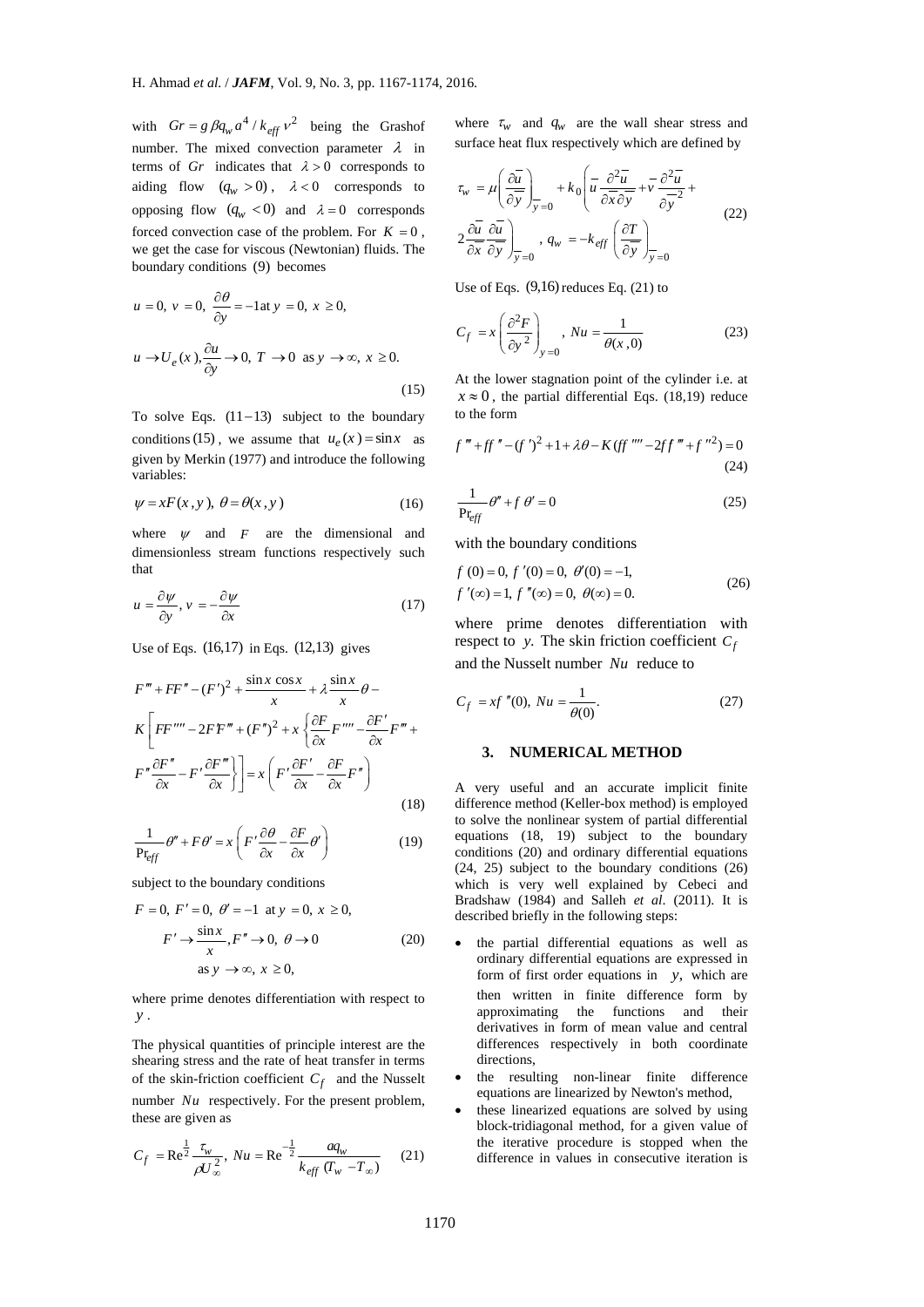less than  $10^{-15}$ . The step size  $\Delta y$  in *y* as well as the edge of the boundary layer  $y_{\infty}$  is adjusted for different values of the parameters like  $\lambda$ , *K* and Pr<sub>eff</sub> to maintain accuracy in the results. Therefore, the step size  $\Delta y = 0.02$ and  $\Delta x = 0.01$  has been taken in present numerical study.

#### **4. RESULT AND DISCUSSION**

To analyze completely the radiation effect on the mixed convection boundary layer flow of a viscoelastic fluid with heat flux over a circular cylinder results for the skin friction coefficient  $C_f$ and Nusselt number *Nu* are obtained for some values of the mixed convection parameter  $\lambda$ , viscoelastic parameter *K* and effective Prandtl number Pr*eff* . The comparison of the skin friction coefficient  $C_f$  and the Nusselt number *Nu* for a Newtonian fluid ( $K = 0$ ) as a limiting case with those reported by Nazar *et al*. (2004) is illustrated in Figs. 2 and 3 . Open circles represent solution reported by Nazar *et al*. (2004) and dashed curves are our reproduced results. The



**Fig. 2. Comparison of skin friction coefficient**   $C_f$  against the curvature parameter *x* for  $K = 0$  (Newtonian fluid) and for various values of  $\lambda$ .



**Fig. 3. Comparison of Nusselt number** *Nu* **against the curvature parameter**  $x$  for  $K = 0$ **(Newtonian fluid) and for various values of**  $\lambda$ **.** 

comparison shows an excellent agreement of our results with those reported by Nazar *et al*. Also the Figs. show the effect of radiation on the skin friction coefficient  $C_f$  and the Nusselt number *Nu*. In this article,  $Pr_{eff} = 1$  shows results without radiation and  $Pr_{eff} = 0.6$  gives results in presence of radiation.



**against the curvature parameter** *x* **for**  $K = 0.2$ (viscoelastic fluid) and various values of  $\lambda$ .



**Fig. 5. Variation of Nusselt Number** *Nu* **against the curvature parameter** *x* for  $K = 0.2$ (viscoelastic fluid) and various values of  $\lambda$ .

It is further seen that for  $\lambda < 0$ , decrease in skin friction is observed but for  $\lambda > 0$ , increase in it has been noticed due to the radiation while increase in Nusselt number has been observed due to the radiation effects. The curves in Figs. 2 and 3 show that the positive value of mixed convection parameter  $\lambda$  induces a supporting pressure gradient which results into an increase in skin friction coefficient  $C_f$  and Nusselt number  $Nu$ . For the case,  $K = 0$ , increasing  $\lambda$  delays boundary layer separation from the cylinder and can be suppressed entirely in the range  $0 \le x \le \pi$  by increasing  $\lambda$ (>0) sufficiently. Figures 4 and 5 are graphs of the skin friction coefficient  $C_f$  and the Nusselt number *Nu* against viscoelastic parameter  $K = 0.2$ . The curves are drawn for different values of mixed convection parameter  $\lambda = -0.2, 0, 1, 2$  in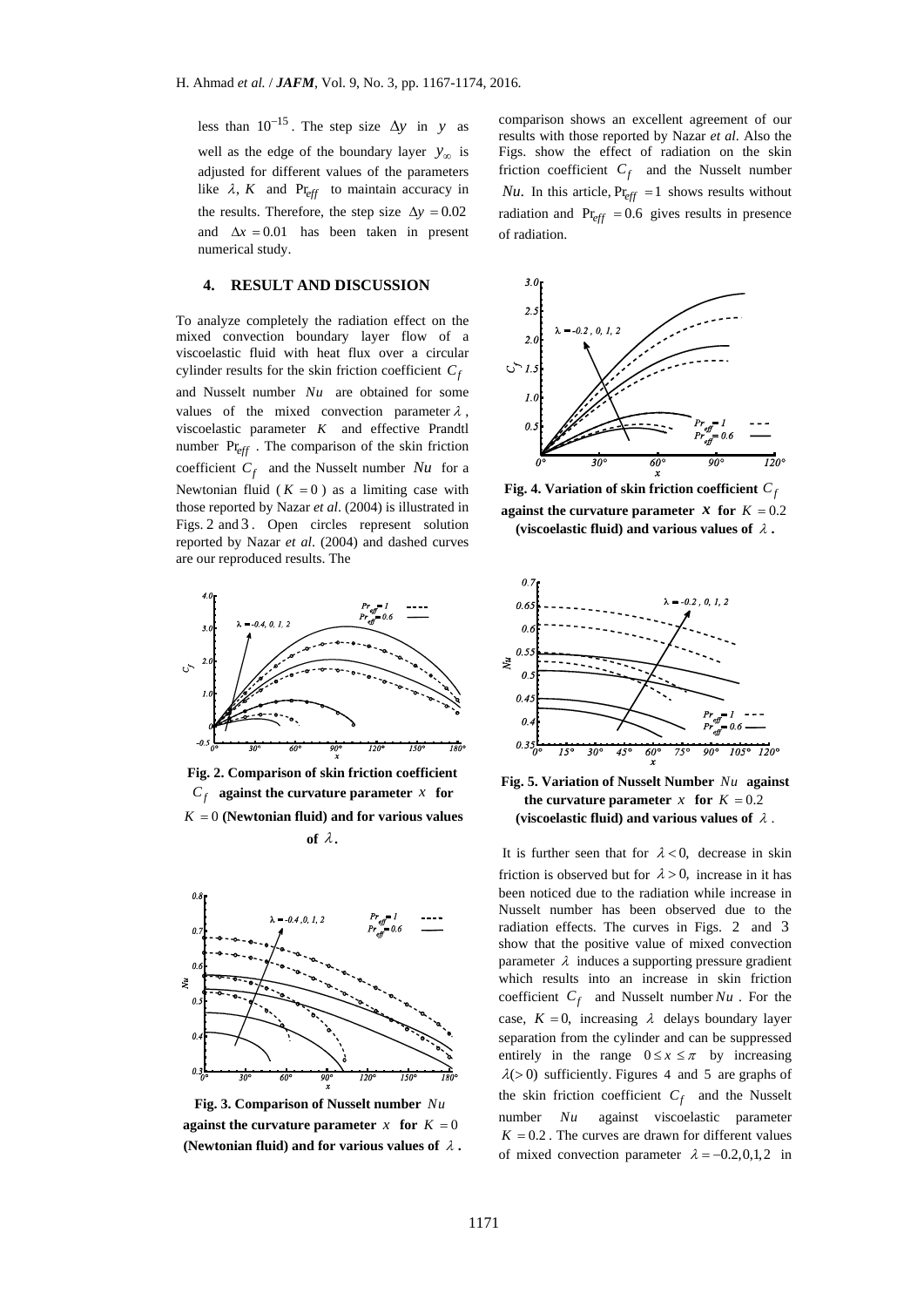absence ( $Pr_{eff}$  = 1) as well as in presence (  $Pr_{eff} = 0.6$ ) of the radiation. It is importantly noticed that presence of radiation ( $Pr_{eff} = 0.6$ ) reduces the skin friction for  $\lambda < 0$  but for  $\lambda > 0$ the radiation effect increases the skin friction. The figures also show that there is a critical value of  $\lambda = \lambda_0$  depending upon the viscoelastic parameter *K* below which a boundary layer solution is not possible. The similar effects were reported



**Fig. 6. Effect of radiation on skin friction coefficient**  $C_f$  for different values of  $Pr_{eff}$ **when**  $K = 0.2$  **and**  $\lambda = 0.2$ .



**Fig. 7. Effect of radiation on Nusselt Number**  *Nu* **for different values of**  $Pr_{eff}$  **when**  $K = 0.2$ **and**  $\lambda = 0.2$ 

by Merkin (1977) for the Newtonian case, the reason is that for sufficiently cooled cylinder  $\lambda < 0$ , the natural convection would start at upper stagnation point  $(x = \pi)$  and the flow of stream upwards cannot overcome the motion of fluid next to cylinder in downwards direction under the action of buoyancy forces that oppose the development boundary layer. Figures 6 and 7 show the effect of radiation for  $K = 0.2$  and  $\lambda = 0.2$ . It is noticed that the decrease in value of effective Prandtl number Pr*eff* leads to increase in values of skin friction coefficient  $C_f$  and decrease in the value of Nusselt number *Nu* . It is due to radiation, surface temperature increases which results in increase of the flow rate. Table 1 shows the numerical value of the skin friction coefficient  $C_f$ and the Nusselt number  $Nu$  for  $\lambda = 0.5$  and

 $K = 0.5$  for the different values of  $Pr_{eff}$ . The Table illustrates that the values of skin friction coefficient and the Nusselt number increase with the decrease in  $Pr_{eff}$  (1,0.6,0.3,0.1) *In Fig.* 8, the variation of boundary layer separation point  $x_s$  with mixed convection parameter  $\lambda$  is shown for  $Pr_{eff} = 1,0.6$ and  $K = 0.2$ . The dotted curve shows the behavior of separation point for  $Pr_{eff} = 1$  (without radiation), and solid curve gives its behavior for  $Pr_{eff} = 0.6$  (with radiation). It is pointed out that in both cases; there exists a specific value of  $\lambda = \lambda_0 < 0$ ) below which boundary layer does not exist. It also appears that presence of radiation increases the critical value  $\lambda_0$ .



**point**  $x_s$  with  $\lambda$  for  $K = 0.2$ .

# **5. CONCLUSION**

The influence of radiation on mixed convection boundary layer flow of a viscoelastic fluid past a horizontal circular cylinder with constant heat flux has been studied. The boundary layer equations governing the flow and heat transfer are transformed to non-dimensional, nonlinear system of partial differential equations which are then solved numerically by a highly accurate implicit finite difference scheme (Keller-box method). We observed the effect of effective Prandtl number Pr*eff* on flow and heat transfer rate as well as the boundary layer separation point  $x<sub>s</sub>$  from the surface of the cylinder. The present investigation helps to conclude that:

- the presence of radiation increases the skin friction  $C_f$  for heated cylinder  $(\lambda > 0)$  case, but it decreases the skin friction for the cooled cylinder  $(\lambda < 0)$  case
- the radiation increases the Nusselt number *Nu* in both cases  $(\lambda > 0, \lambda < 0)$
- a decrease in the value of effective Prandtl number Pr*eff* , leads to increase in the value of both skin friction  $C_f$  and Nusselt number  $Nu$
- the decrease in value of effective Prandtl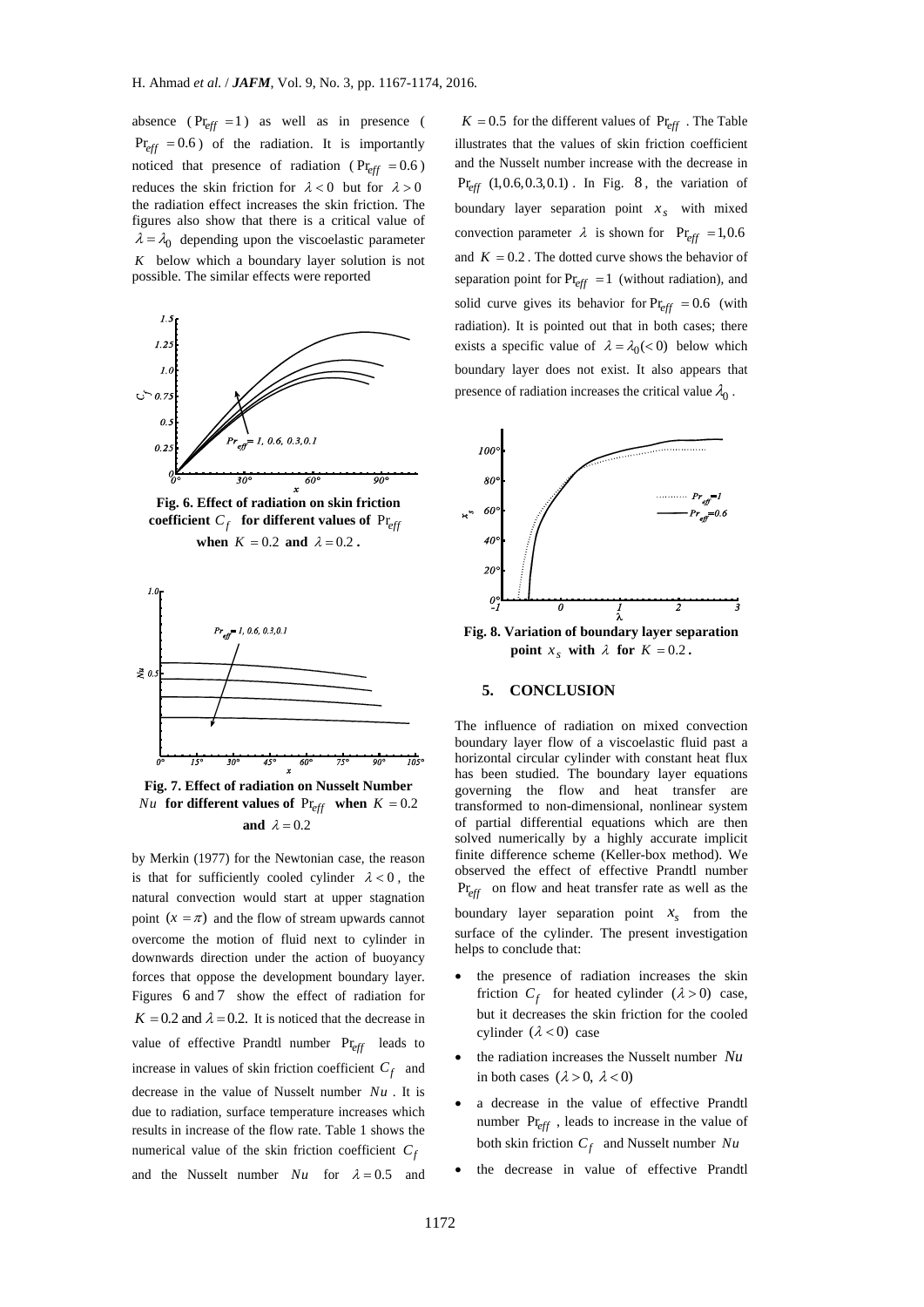| $\mathcal{X}$ | $Pr_{eff}=1$ |         | $Pr_{eff}=0.6$ |         | $Pr_{\text{eff}}=0.3$ |         | $Pr_{\text{eff}}=0.1$ |         |
|---------------|--------------|---------|----------------|---------|-----------------------|---------|-----------------------|---------|
|               | $C_f$        | Nu      | $C_f$          | Nu      | $C_f$                 | Nu      | $C_f$                 | Nu      |
| $\Omega$      | $\Omega$     | 0.55793 | $\Omega$       | 0.46499 | $\Omega$              | 0.36160 | $\Omega$              | 0.24026 |
| 0.2           | 0.23878      | 0.55674 | 0.25419        | 0.46406 | 0.28022               | 0.36095 | 0.33580               | 0.23989 |
| 0.4           | 0.46582      | 0.55316 | 0.49682        | 0.46128 | 0.54907               | 0.35900 | 0.66040               | 0.23879 |
| 0.6           | 0.67007      | 0.54720 | 0.71700        | 0.45666 | 0.79585               | 0.35576 | 0.96322               | 0.23698 |
| 0.8           | 0.97318      | 0.52816 | 0.90513        | 0.45022 | 1.0111                | 0.35126 | 1.2349                | 023447  |
| 1.0           | 1.0589       | 0.51508 | 1.0536         | 0.44198 | 1.1874                | 0.34554 | 1.4677                | 0.23129 |
| 1.2           | 1.0814       | 0.55930 | 1.1571         | 0.43199 | 1.3193                | 0.33865 | 1.6561                | 0.22749 |
| 1.4           | 1.0964       | 0.49967 | 1.2132         | 0.42029 | 1.4044                | 0.33065 | 1.7969                | 0.22311 |
| 1.6           |              |         | 1.2226         | 0.40697 | 1.4428                | 0.32163 | 1.8893                | 0.21821 |

**Table 1 Values of skin friction coefficient**  $C_f$  **and Nusselt number**  $Nu$  **for various values of**  $Pr_{eff} = 1$ (without radiation), 0.6,0.3 and 0.1 (with radiation)  $\lambda = 0.5$ ,  $K = 0.5$ 

number Pr*eff* results in delay of boundary layer separation point  $x<sub>s</sub>$ 

#### **REFERENCES**

- Abel, M. S., S. K. Khan and K. V. Prasad (2002). Study of visco-elastic fluid flow and heat transfer over a stretching sheet with variable viscosity. *Int. J. Non-Linear Mech.* 37,  $81 - 88.$
- Anwar, I., N. Amin and I. Pop (2008). Mixed convection boundary layer flow of a viscoelastic fluid over a horizontal circular cylinder. *Int. J. Non-Linear Mech.* 43, 814-821.
- Ariel, P. D. (1995) . Stagnation point flow of a viscoelastic fluid towards a moving plate. *Int. J. Eng. Sci.* 33, 1679 - 1687.
- Badr, H. M. (1983) . A theoretical study of laminar mixed convection from a horizontal cylinder in a cross stream. *Int. J. Heat Mass Transfer.* 26 ,  $639 - 653$ .
- Bhuiyan A. S., N. H. M. A. Azim and M. K. Chowdhury (2014). Joule heating effects on MHD natural convection flows in presence of pressure stress work and viscous dissipation from a horizontal circular cylinder. *Journal of*  Applied Fluid Mechanics.  $7(1)$ ,  $7-13$ .
- Cebeci, T. and P. Bradshaw (1984). *Physical and Computational Aspects of Convective Heat Transfer.* Springer New York.
- Choudhury R. and S. K. Das (2014). Visco-Elastic MHD free convective flow through porous media in presence of radiation and chemical reaction with heat and transfer. *Journal of*

*Applied Fluid Mechanics.* 7(4), 603 - 609.

- Cortell, R. A. (2006). Note on flow and heat transfer of a viscoelastic fluid over a stretching sheet. *Int. J. Non-Linear Mech.* 41, 78-85.
- Dunn, J. E. and K. R. Rajagopal (1995) . Fluids of differential type: critical review and thermodynamic analysis. *Int. J. Eng. Sci.* 33,  $689 - 729.$
- Garg, V. K. and K. R. Rajagopal (1990). Stagnation point flow of a non-Newtonian fluid. *Mech. Res. Commun.* 17, 415-421.
- Hayat, T., Z. Abbas and T. Javed (2008). Mixed convection flow of a micropolar fluid over a nonlinear stretching sheet. *Physics Letters A.*  $372, 637 - 647.$
- Hayat, T., Z. Abbas, M. Sajid and S. Asghar (2007). The influence of thermal radiation on MHD flow of a second-grade fluid. *Int. J. Heat Mass Transfer.* 50, 931-941.
- Hossain, M. A. and H. S. Takhar (1996). Radiation effects on mixed convection along a vertical plate with uniform surface temperature. *Int. J. Heat Mass Transfer.* 31, 243 - 248.
- Hossain, M. A., M. A. Alim and D. Rees (1999). The effect of radiation on free convection from a porous vertical plate. *Int. J. Heat Mass Transfer.* 42, 181-191.
- Kasim, A. R. M., N. F. Mohammad, S. Shafie and I. Pop (2013). Constant heat flux solution for mixed convection boundary layer viscoelastic fluid, *Heat Mass Transfer*. 49, 163–171.

Magyari, E. and A. Pantokratoras (2011). Note on